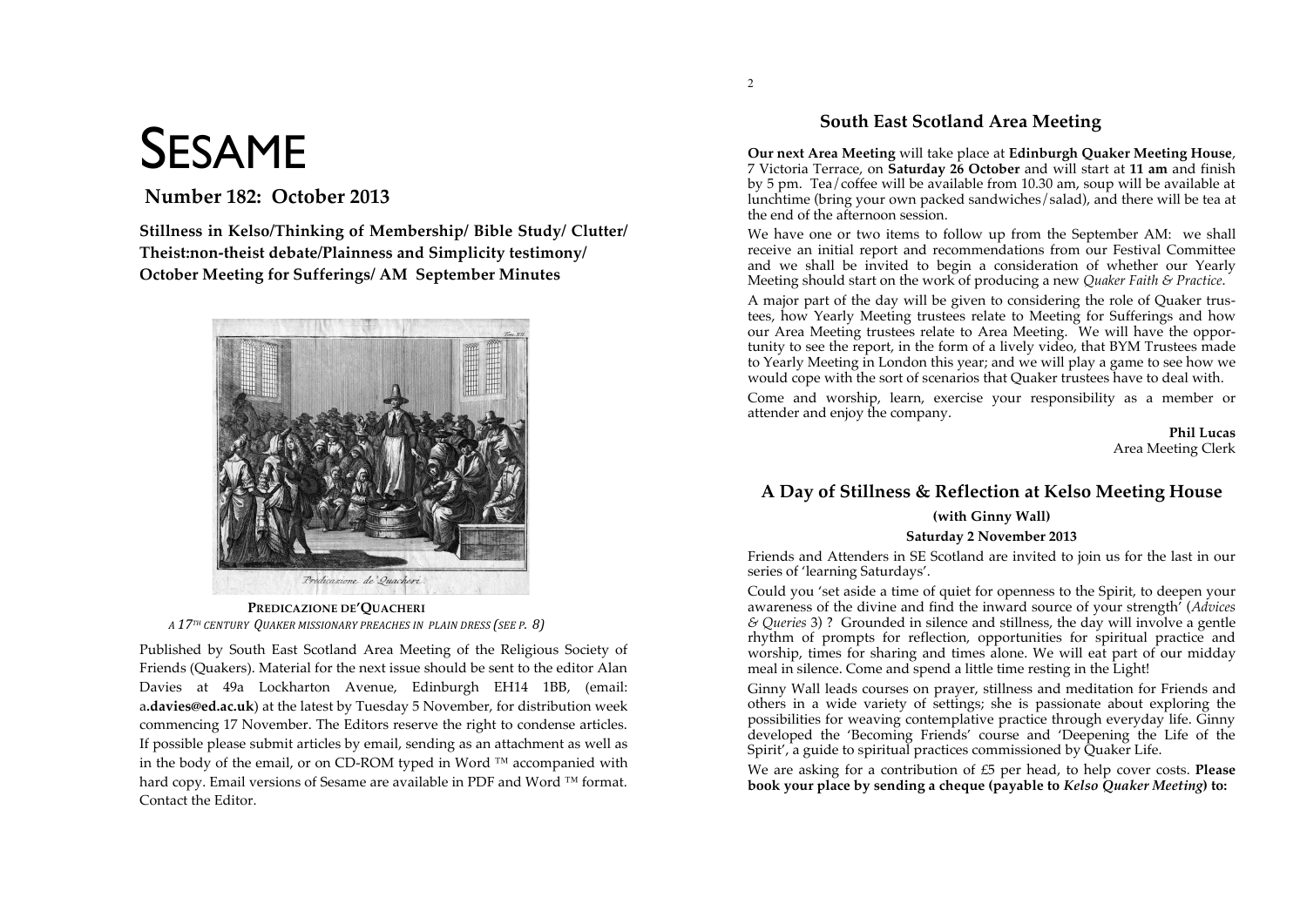3

Phyl Wigham, Rashercap Cottage, Mardon. Cornhill-on-Tweed TD12 4SJ.

For further information, contact Phyl at wighamfamily@gmail.com The day will begin at 11 for an 11.30 start; we aim to finish at about 4.30 pm.

Kelso Friends will provide lunch. We look forward to welcoming you.

**Jane Pearn**

# **Thinking of Membership? A two day event in South East Scotland**

There will be an informal weekend in Kelso Quaker Meeting House on Saturday and Sunday, November 23-24, for attenders who are considering applying for membership of the Religious Society of Friends. The programme will run from 10.30 am to 7 pm on Saturday. On Sunday it will start with meeting for worship with Kelso Friends at 10.30 am and finish with tea at 4 pm. There will be a charge of £25 to cover lunch and tea on both days. For those who wish to stay overnight, we can suggest B&Bs in Kelso. Please phone us if you wish to know more, or book by completing the form below and posting it to us with a cheque for £25.

Pat & Phil Lucas, Woodray, Stenton, Dunbar, East Lothian, EH42 1TE

Tel. 01368 850227 email: patlucas1@gmail.com

\_\_\_\_\_\_\_\_\_\_\_\_\_\_\_\_\_\_\_\_\_\_\_\_\_\_\_\_\_\_\_\_\_\_\_\_ \_\_\_\_\_\_\_\_\_\_\_\_\_\_\_\_\_\_\_\_\_\_\_\_\_\_\_\_\_\_\_\_\_\_\_\_

\_ \_ \_ \_ \_ \_ \_ \_ \_ \_ \_ \_ \_ \_ \_ \_ \_ \_ \_ \_ \_ \_ \_ \_ \_ \_ \_ **Thinking of membership**

Kelso Quaker Meeting House 23 – 24 November 2013

**Registration form**

Name \_\_\_\_\_\_\_\_\_\_\_\_\_\_\_\_\_\_\_\_\_\_\_\_\_\_\_\_\_\_

Address \_\_\_\_\_\_\_\_\_\_\_\_\_\_\_\_\_\_\_\_\_\_\_\_\_\_\_\_\_\_

Tel: \_\_\_\_\_\_\_\_\_\_\_\_\_\_\_\_\_\_\_Email: \_\_\_\_\_\_\_\_\_\_\_\_\_\_\_\_\_\_\_\_\_\_\_\_

Quaker meeting you attend

Any special dietary or other requirements (food will be vegetarian):

**STUDY THE BIBLE ?**

4

Yugh! Surely that is old hat. It belongs to a past age! It was put together by theologians. It symbolises control by a patriarchal authoritarian society. Maybe.

Our discussion group, *Studying the Bible with Friends*, is examining the relevance of the Bible to us today. It includes its history, the history of Christianity and of how Early Friends used the Bible. At a seminar in Woodbrooke, it was suggested we read it as testimonials of people's encounter with God. In an age when most people reject the Great Super Ego in the Sky and fear to drop below/beyond the 3D Newtonian thinking mind, I can buy this testimonial view as a guideline to explore Quaker spirituality.

Our group is very small but we are friendly and open. Usually w use the "Friendly Bible Study" method backed up by a DVD short lecture – provided by Alastair Reid – I don't know where he finds time for it all. We also get in plenty of discussion between 7 and 9 pm on the third Tuesday of every month.

Currently we are studying Revelation (no *s*), taking the bull by the horns in terms of modern speculation but asking why this was so important to George Fox and the Early Ouakers.

**Margaret Roy**

# **Speaking to Clutter**

# *Glasgow Meeting House (38 Elmbank Crescent, Charing Cross, Glasgow) 1-5pm, Sunday 17 November, 2013*

The media portrayal of hoarders is often indecent and always distressing. Closer to home, most of us know of someone who is affected by clutter. Maybe it is an elderly friend living alone, who ought to move for health reasons, but can't because they have too much stuff that they can neither physically move nor emotionally let go of; or alternatively it is a busy friend who is not coping with the emails, mail and circulars that arrive unbidden each day, causing their daily rhythm to slow down and them to become depressed; or maybe it is someone whose books, clothes and beloved collections are overwhelming their loved ones, those whom they share space and/or time with. Or maybe this is us.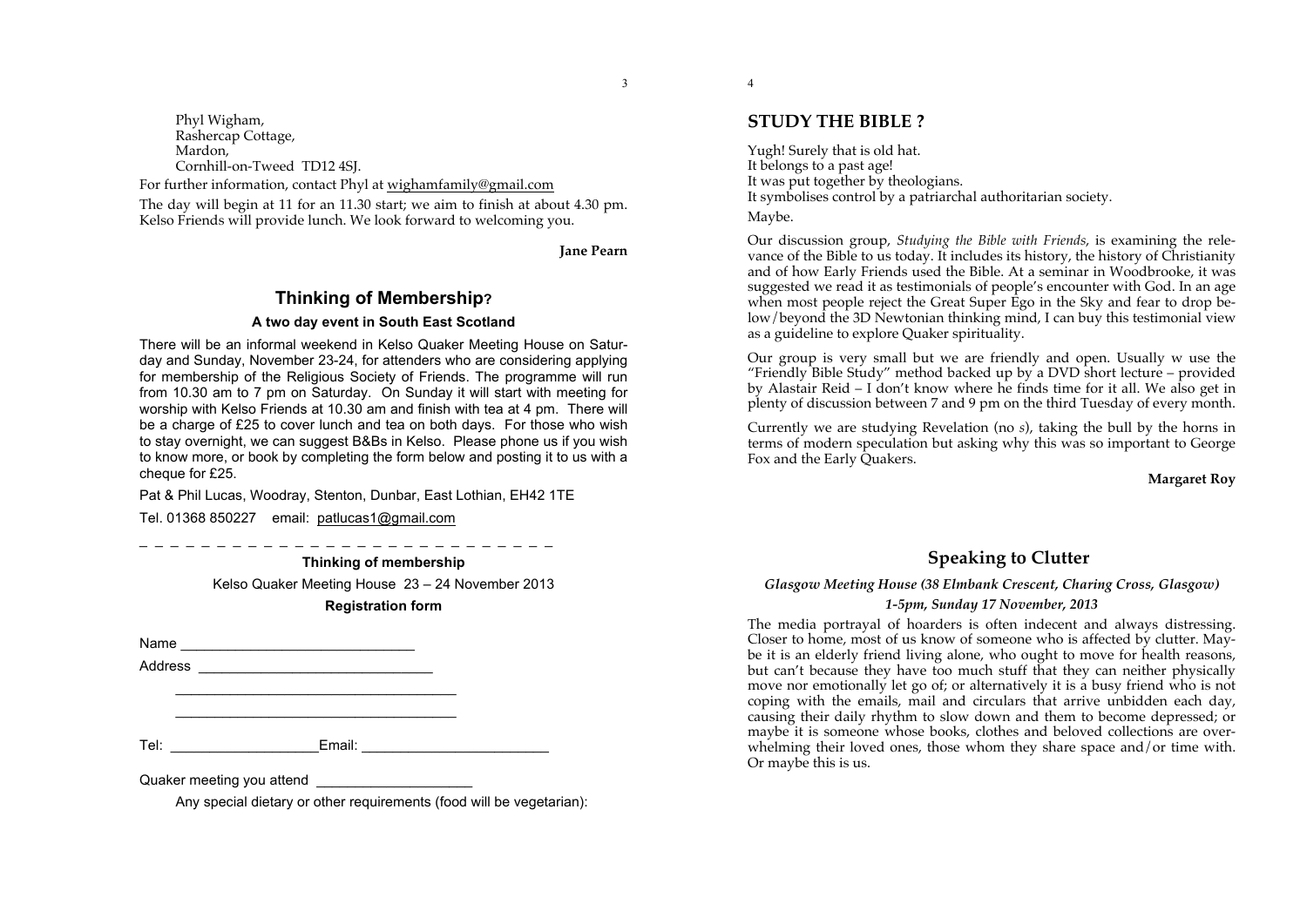What do our Quaker Testimonies of Peace, Truth, Simplicity, Equality and Sustainability have to say to such sufferings? What Advices and Queries can we draw from our personal experiences?

Glasgow Friend and passionate declutterer Zem Moffat invites all to a Creative Listening discernment session on Clutter, at 38 Elmbank Crescent, 1-5 pm on Sunday 17 November, 2013. It will be an afternoon of sharing and mutual learning, out of which, she hopes, will come some useful advices that can then be circulated to Friends further afield.

If you can and would like to come, please express your interest to Zem (in person, by phone or email) in good time. Falling on the third Sunday of the month, it follows a shared lunch, so it will be good to be aware of numbers!

Furthermore, on Saturday 16 November will be one of Zem's *Simply Clear* declutter workshops. These are now running monthly at Glasgow Meeting House. To find out more about these workshops, and Zem's other decluttering ventures, simply visit her website www.insightfulmoves.com or give her a call on 07971600301. It's her passion, and she's always more than happy to speak on Clutter! zem@insightfulmoves.com

**Zem Moffat**

# **The theist/non-theist debate among Friends**

(Based very loosely upon the notes of the introduction to this subject Phil Lucas gave to Central Edinburgh Friends on Sunday 6 October 2013).

*Words are like leaves and where they most abound, Much fruit of sense beneath is rarely found.*

Alexander Pope

I was given this quotation long before I found Quakers. It is well to bear it in mind whenever we embark upon theological discussion.

*'Do you believe in God?' 'Do Quakers believe in God?'* 

I am unable to answer this sort of question without first ascertaining where it comes from. Is the questioner stuck with the grey-bearded-old-man-in-the-sky God they may have learned about in Sunday school? Or is the God they are talking about the God Richard Dawkins *doesn't* believe in; the God fundamentalists of scientific or religious persuasion are stuck with? If that is where the questioner is coming from, I have to answer No! God forbid!

But my No cannot be an unequivocal No. Just as I need to find what lies behind the questions above, I need to share something of my background with you so that you can understand where my equivocal yes comes from.

I was brought up by parents who at the time were evangelical Christians, both of whom had Plymouth Brethren backgrounds and who had decided to become Baptists when they married. I was conformist as a child, was baptised as a believer when I was fourteen, and, despite misgivings and doubts, followed the advice I was given and, after taking an arts degree, went on to theological college and trained to be a Baptist minister. My exposure to liberal academic theology, first at Exeter and then at Oxford Universities, blew away the fundamentalist God and Jesus of my upbringing and exposed me to a God and a Jesus I found infinitely more interesting and appealing. But being a Baptist minister was not easy. How could I retain my integrity while preaching in a way which reached out to people and developed their faith? And how could I remain within a congregational system which depended so much on the relationship between the charismatic shepherd and his (or her) flock and where earning a living wage would mean moving to a middle class area where the congregation could afford to pay it? No sooner was I in than I was on my way out. I was a poor minister (in more than one sense), but my second church, in the heart of the Black Country south of Wolverhampton, supported me generously and warmly when I told them after only three years that I was quitting and they allowed us to live on in the manse while I did my year's preparation to be a teacher.

I spent a time in a spiritual wilderness, worshipping with Methodists but withdrawing increasingly into an inward, uncertain, silence. Until one day during the wild and wet August of 1979, I chanced upon Come to Good Quaker Meeting House, near Truro, picked up some Quaker literature and realised immediately that I had found a community of like-minded, open, tolerant, fellow-travellers who could give me a home and the support I needed to start growing again. Here were a people for whom being and doing seemed to be more important than saying. We found the people in the Quaker Meeting in Stourbridge more than matched that expectation. Pat and I were accepted into membership the following year.

For some years in the late 70s and 80s I did not wish to use the God word. I had turned my back on a god made in the image of man, which I now believe was the god I had been brought up with. I had no other word for what I was groping towards. I continued to have huge respect for Jesus. My theological education had given me some tools to excavate beyond the myth-making of the early church to find a man, all humanity, who not only crystallized in his teaching some of the most telling messages from earlier and contemporary Hebrew literature but who also walked the walk. I continued to value the Old Testament for its poetry and especially for its record of dissidents and hopeless cases, whose experience and courage caused them to challenge power and money, pride and complacency, the likes of Amos and Jeremiah and Hosea and Ezekiel. But God??

6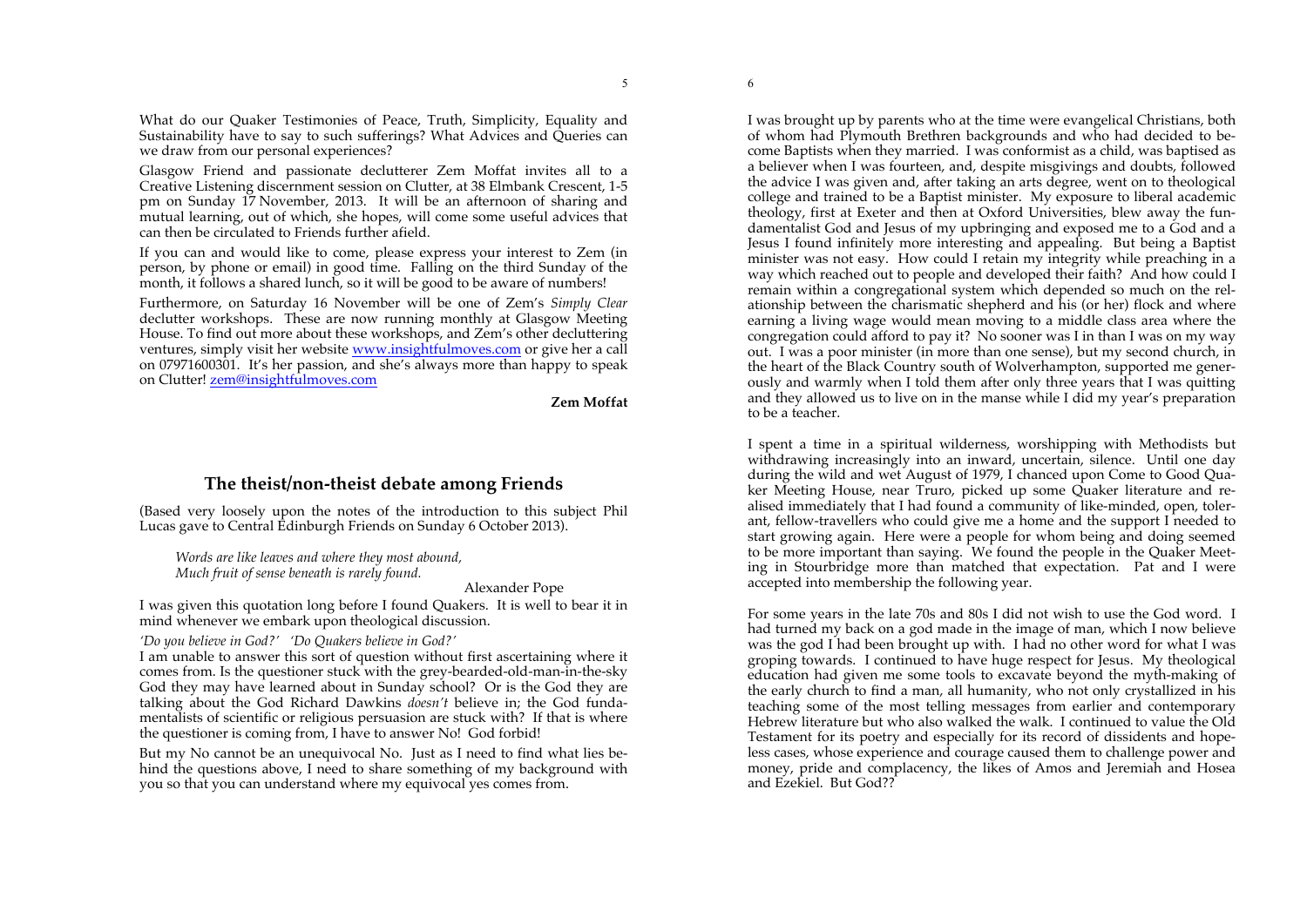Looking back, I think my experience during the 80s and early 90s of working closely with Moslems, Sikhs and Hindus in multiracial Dudley helped me to take ownership of the God word again. I was particularly moved by one devout Moslem family I got to know, whose faith was reflected in generous hospitality, openness and self-giving. Why would I want to dissociate myself because of language, because of 'notions', from those, including many evangelical Christians, whose belief in the personal, revelatory God I felt I had left behind, compelled them to live compassionately, often living the kind of lives I could only admire and aspire to?

Theism, according to Wikipedia (that fount of all wisdom) 'conceives of God as personal, present and active in the governance and organisation of the world and the universe'. I have come to acknowledge that the road I have travelled has led me away from belief in a God who reveals her/himself in any personal sense, who intervenes in human affairs, who has developed a special relationship with humankind through a special act of incarnation. I love the poetry of it but can only understand it as poetry, as a symbolic representation of something beyond words and imagination. In human experience there is and always will be a sense, for those who are open to it, of otherness, of transcendence, of that utter goodness which radiates in creation and draws out the holy, which is the potential of every human being. It is beyond the reach of words, is sometimes experienced but always inadequately told. It is love and creativity, peace, justice and healing.

Using the symbolic word 'God' as a descriptor for this experience gives me unity with those whose lives of compassion and integrity are inspired by quite different understandings of 'God', in which group I include the Moslem family I have mentioned and many Christians of evangelical persuasion. Like David Boulton (whose religious pilgrimage is in many ways parallel to my own and whose integrity and intellectual rigour I certainly respect) and those who have joined him in the Quaker non-theist network, I'm probably a nontheist. But unlike them, I have no wish to declare myself as such or to join their group. I prefer simply to stand alongside those, whether of declared religious persuasion or not, who are for compassion and justice and peace. That's hard enough in itself, without letting barriers of language and what George Fox called 'notions' get in the way.

I finish with a quote from Karen Armstrong, whose scholarship and insights I hugely respect:

*We have got used to thinking that religion should provide us with information. Is there a God? How did the world come into being? But this is a modern aberration. Religion was never supposed to provide answers to questions that lay within the reach of human reason. That was the role of* logos*. Religion's task, closely allied to that of art, was to help us live creatively, peacefully and even joyously with realities for which there were no easy explanations and problems that we could not solve: mortality, pain, grief, despair, and outrage at the cruelty and injustice of life. Over the centuries, people of all cultures discovered that by pushing their reasoning powers to the limit,* 

*stretching language to the end of its tether, and living as selflessly and compassionately as possible, they experienced a transcendence that enabled them to affirm their suffering with serenity and courage. Scientific rationality can tell us why we have cancer; it can even cure us of our disease. But it cannot assuage the terror, disappointment and sorrow that come with the diagnosis, nor can it help us to die well. That is not within its remit. Religion will not work automatically, however; it requires a great deal of effort and cannot succeed if it is facile, false, idolatrous or selfindulgent.*

*Religion is a practical discipline, and its insights are not derived from abstract speculation but from spiritual exercises and a dedicated lifestyle… Without such practice, it is impossible to understand the truth of its doctrines.* 

I referred in particular to these books, which have in recent years, helped me clarify my own thoughts. Only one is by a Quaker.

Richard Holloway – *Leaving Alexandria* (Canongate, 2013)

David Boulton – *The Trouble with God: building the republic of heaven* (O Books, 2005)

Karen Armstrong – *The Case for God* (Vintage, 2009)

**Phil Lucas**

# **The testimony of plainness and simplicity of life**

*The following is based on 'A History of the Quaker Testimonies' by Gil Skidmore. In her article, which was first published in* The Friends Quarterly, *January 1991 (pages 197-208), she examines four Quaker testimonies: the testimony against tithes, the testimony against oaths, the peace testimony and the one below, the testimony for plainness and simplicity of life. (Eds.)*

The principle of plain speech was a logical extension of the testimony on oaths and truthfulness. Because there is that of God in everyone, then it is not right to make distinctions between people by using different forms of address. Quakers did mot use the flattering titles of this world, but called everyone by their given names. They also made no distinction between *you* and *thou* when, as in the 17th century, social superiors called inferiors *thou*, but were themselves always respectfully addressed by them as *you*. Men Friends also refused to remove their hats (then normally worn in and out of doors) in the presence of their social superiors. Only God deserved that honour, and hats were removed for prayer.

Plain speech also meant that Friends did not use *heathen* names for the days of the week or months of the year, but called them by numbers instead, Sunday being First Day. The names of meetings were literally descriptive – Yearly

8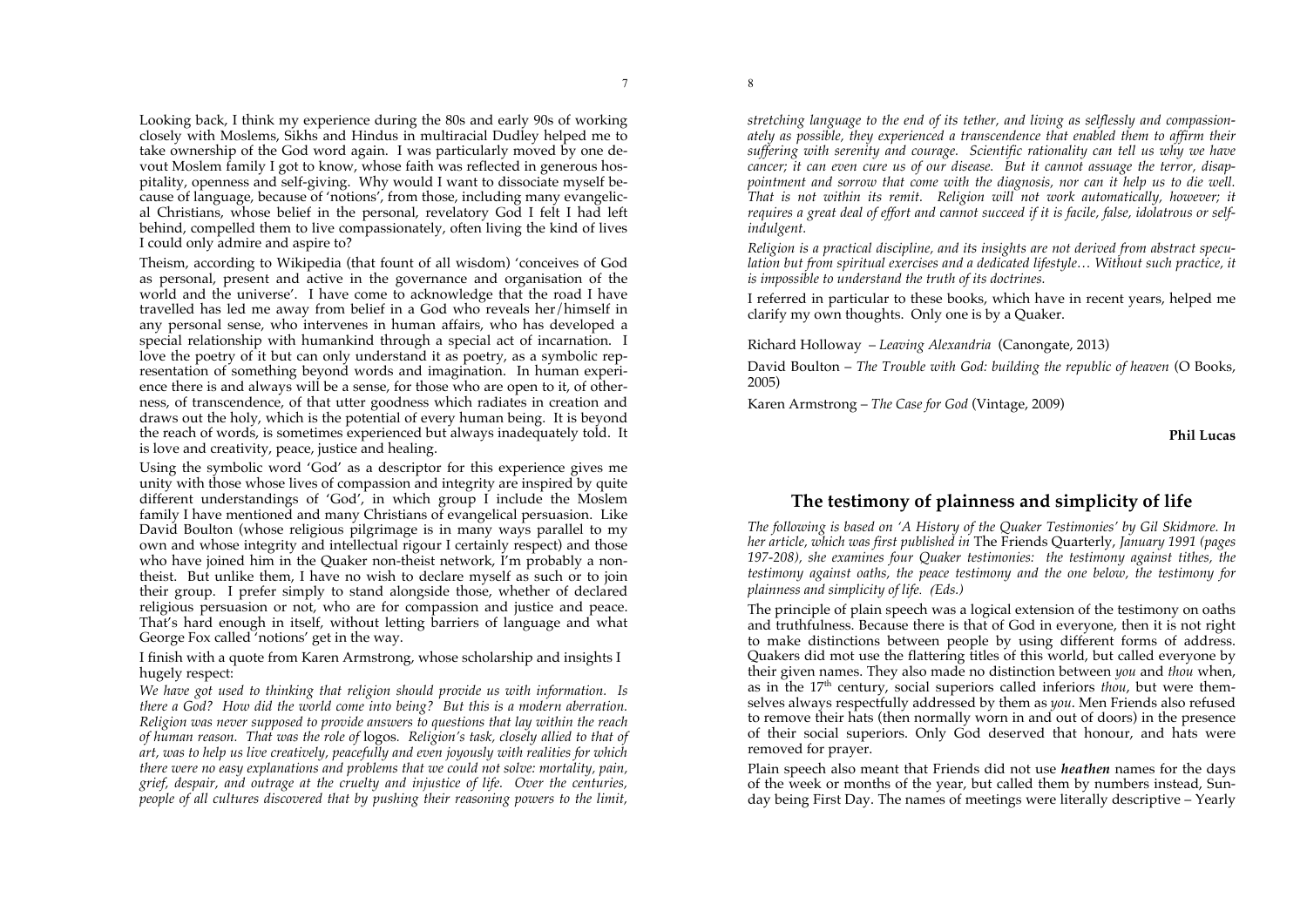Meeting, Monthly Meeting, Six Weeks Meeting, Second Day's Morning Meeting – all were exactly what they said. Even Meeting for Sufferings, which

seems outlandish today, began as a bare description of its purpose. Plain dress was originally just what it said, the ordinary dress of the day shorn of superfluous ornament. For a newly convinced Friend this was sometimes literally what they did. Thomas Ellwood says:

*I took off from my Apparel those unnecessary Trimmings of Lace, Ribbands and useless Buttons which had no real service, but were set on only for that which was, by Mistake, called Ornament. And I ceased to wear Rings***.**

Not only ornamental rings were frowned on. Quaker wives did not wear wedding rings as a continuing witness against what Puritans had thought a Popish practice. Mary Pennington was married to her first husband, William Springett, without the use of a ring in 1642 before she had any thought of Quakers. When, in the middle of the nineteenth century, the practice of wearing wedding rings began to creep into the Society, a letter of protest to the *British Friend* called them *the badge of an hireling ministry*.

By the end of the seventeenth century, however, plain dress was becoming more than just a lack of ornament and more and more rules were being propounded about what Friends might or might not wear. The aim was becoming not so much simplicity as uniformity.

Margaret Fell saw the dangers of this approach. In 1700 she protested:

*Christ Jesus saith that we must take no thought what we shall eat, or what we shall drink, or what we shall put on; but bids us consider the lilies how they grow in more royalty than Solomon. But contrary to this they say we must look at no colours, not make anything that is changeable colours as the hills are, nor sell them nor wear them. But we must be all in one dress and one colour, This is a silly poor Gospel*..

Throughout the  $18<sup>th</sup>$  and well into the  $19<sup>th</sup>$  century plain dress continued as important Friends' testimonies, but their purpose had changed. They were no longer a witness to the world of the equality of every soul before God, but had become the distinguishing marks of a peculiar people, keeping them separate from the world. As quietism spread, such isolation was even welcomed. John Roper of Norwich, writing in 1768, was representative of this view:

*Although to the eye of natural wisdom the cock of the hat, the cut of a coat, the form of a cap ….. may appear insignificant ….. yet the spiritual eye can see they are all mercifully designed by infinite Wisdom to build a separation, to form though by such despicable briars and thorns, a hedge that pricks on both sides to prevent an improper, unsafe communication, association and intermarrying with those among whom we dwell.* 

Plain speech and plain dress were stuck in a time-warp. Friends used *thee* and *thou* to each other long after and distinctions between *thou* and *you* had disappeared from ordinary speech. Their clothes were antiquated and so peculiar that they required specialised tailors. Not only unnecessary ornament was shunned but anything which could be construed as ornament, even a collar on a coat. The Quaker *plain* coat had no collar except a few inches which stood up straight and certainly no lapels. Neave Brayshaw reports that a boy going to Ackworth School in 1853 wearing a coat which had a turned down collar and lapels had them cut off by order of the authorities.

Eventually there was bound to be a reaction to such conservatism, and it began at Yearly Meeting in 1859 over the matter of gravestones. The setting up of memorial stones over graves was thought *a vain and empty custom* and, as a minute of Dorset Quarterly Meeting in 1705 put it, *of no service to the deceased*. It was not until the Yearly Meetings of 1850, 1861 and 1885 that the practice was allowed, subject to the conditions that the stones were to state no more than the name and age of the deceased and dates of birth and death, that *such a uniformity may be preserved as may effectually guard against any distinction being made in that place between the rich and the poor*. In 1861 a new Book of Discipline was issued in which the ancient form of words *plainness of speech, behaviour and apparel* no longer found a place. However, the testimony for plainness and for truthfulness of expression remains. Most Friends nowadays do not use titles, at least among themselves, and the testimony to plain dress survives in an unwillingness to *dress up* for Meeting.

Historically, Quaker testimonies have been the outward mark of Quakerism – the labels that Friends have worn to distinguish them from the world. At their best they have been a witness to others of the truth of the Light within. At their most damaging they have turned inward and have become the means of isolating the Society of Friends from the wider society.

# **Meeting for Sufferings October 2013**

Meeting for Sufferings took place on 5 October. We were joined in our opening worship by 35 young people who then spent the day in their own session considering whether this is the right time to start on a revision of *Quaker Faith & Practice*.

The meeting started by welcoming the statement that the Recording Clerk had made, on our behalf about Syria.

As had been agreed at our meeting in April, we returned to the issue of the boycott of goods from the Israeli settlements in Palestine. There were several minutes from Area Meetings, including ours, supporting the decision not to extend the boycott. We had an up-date from QPSW about their activities in this area. There is increasing ecumenical appreciation of the Ecumenical Accompaniers and, as a result, increased funding for an additional staff member to increase the advocacy aspect. Work has also gone on at the European Parliament and there are now guidelines preventing settlements benefitting from EU grants. Ecumenical Accompaniers are spending time with Jewish families

10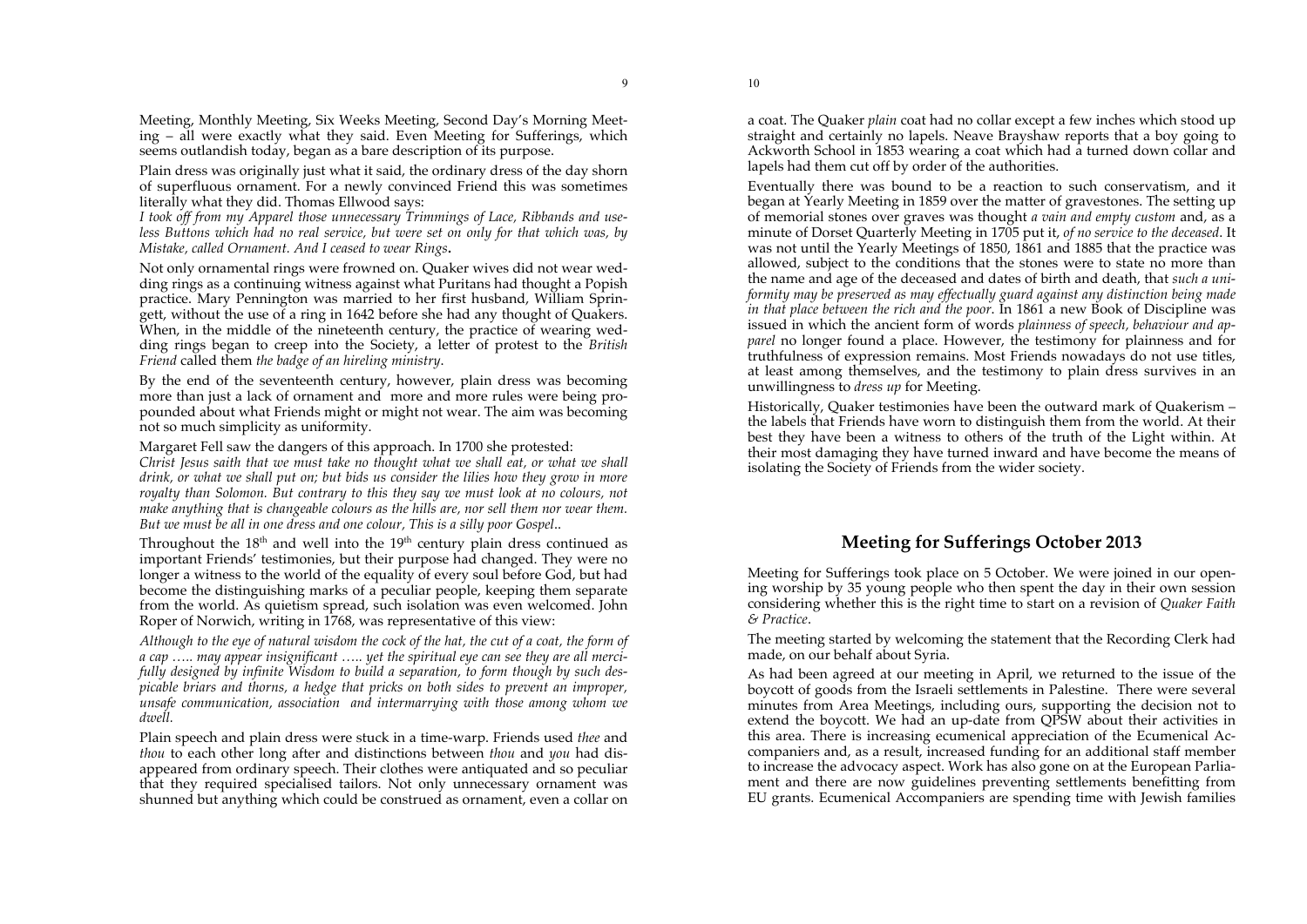in Haifa and have also had a session with 18 year old Israeli army recruits. There is on-going dialogue with Jewish groups at both BYM and local level which can be difficult but can bear fruit on an individual level.

We also returned to the subject of the government cuts in welfare benefits. There had been a wide response to the survey about what Meetings were doing in this area and it was clear that many Friends are involved in some way in tackling issues of poverty and inequality. It is hoped to develop stronger networks of Friends involved in different issues. We heard about some of the activities that QPSW had been involved in, particularly with other churches and were referred to various documents on the website, including the Earth and Economy newsletter. There is also a gathering to be held at Woodbrooke from 25-27 October to look at different ways in which Friends can respond to cuts and how we can be most effective in tackling growing inequality.

The next item, which seemed to lead on from this, was a report from the Quaker Housing Trust, who support a wide range of projects, often supplying funding that is not available from other sources. It is a practical response to the housing crisis, involving putting principles into practice. They also work in partnership with other bodies, such as Scottish Churches Housing Action.

After lunch we agreed a number of appointments and the dates for our meetings in 2015.

We then heard from Trustees and received the minutes of their last meeting. We were told that that the issue of Swarthmore Hall would be considered at our next meeting in December. Trustees have been considering issues around giving, having decided against the reintroduction of the 'quota'. There is a need to share good practice and to consider how we get all Friends to financially support central work enthusiastically.

We were then asked to consider whether we should divest ourselves of holdings in companies engaged in fossil fuel extraction. BYM has a small percentage of their investment in two companies involved in fossil fuel extraction. We recommended to Trustees that there should be full disinvestment and that investment in alternative energy should be considered. Trustees agreed to look at the investment guidelines.

Unfortunately, I had to leave the meeting at this point to catch the train as engineering work was making the journey considerably slower than usual. The rest of the agenda was a consideration of various minutes from Area meetings which were to be referred elsewhere. We were also asked to consider and agree the draft terms of reference of the Long-term Framework Working Group which will be looking at creating the framework for 2015-20.

As usual, there will be reports of this meeting in The Friend and the documents are available through the Quaker website. Please contact me if you want to discuss any of the issues.

**Janet Grimwade**

11

# **SOUTH EAST SCOTLAND AREA MEETING**

Minutes of Area Meeting held on Sunday, 15 September 2013, at 2 pm at the Open Door, South Edinburgh.

# **2013/09/01: Opening Worship**

Extract 21.53 from *Quaker Faith & Practice* was read during our opening worship. This was written by Ruth Fawell in 1976.

## **2013/09/02: Introductions**

Those present introduced themselves by name and the Meeting(s) they attend. (For attendance by Meeting please see closing minute.) We welcome as attenders Ade Cross, Benjamin Cross, Margaret Muir and Tamzin Zawadzka.

#### **2013/09/03: Signing the minutes of the Area Meeting of 29 June 2013**

In the absence of the Clerk and Assistant Clerk, we propose these as a correct record and ask Phil Lucas, Clerk, to sign them at our next Area Meeting.

#### **2013/09/04: Matters arising**

*Introducing the Alternatives to Violence Project (AVP) to Scottish prisons* (Minutes **2013/05/08** and **2013/06/04b** refer): We are pleased to report that, through Mark Bitel, an arrangement has been made for representatives of AVP to meet with the chaplaincy team of Edinburgh Prison to take forward AM's request that consideration be given to the introduction of AVP to that prison (and possibly thereafter to the Scottish Prison Service generally).

## **2013/09/05: Report on Junior Yearly Meeting (JYM) 2013**

Ade Cross and Tamzin Zawadzka have reported on JYM 2013, beginning by telling us what they enjoyed there. 100 Young Friends (15 to 18 year olds) attended. Two things particularly impressed them: a) the venue at Kidderminster Pioneer Camp which enabled lots of outdoor activities and b) the theme, "Talking About Quakerism".

Quaker journeys differ for all of us and it was very helpful to hear of others' personal journeys.

Summer Shindig has been a good, happy experience. Ade said it made him happy to be a Quaker but JYM made him feel like a Quaker and enabled him to feel more confident in responding to questions about being a Quaker.

There were many interactive activities and games. Speakers, including this year's Swarthmore lecturer, deepened the experience.

Meetings for Worship enabled spoken Ministry. Being in base groups led to a great and sustaining knowledge of each other in the group.

There were many positives but a long way from Scotland!

We are pleased Young Friends could attend and hope that this will continue.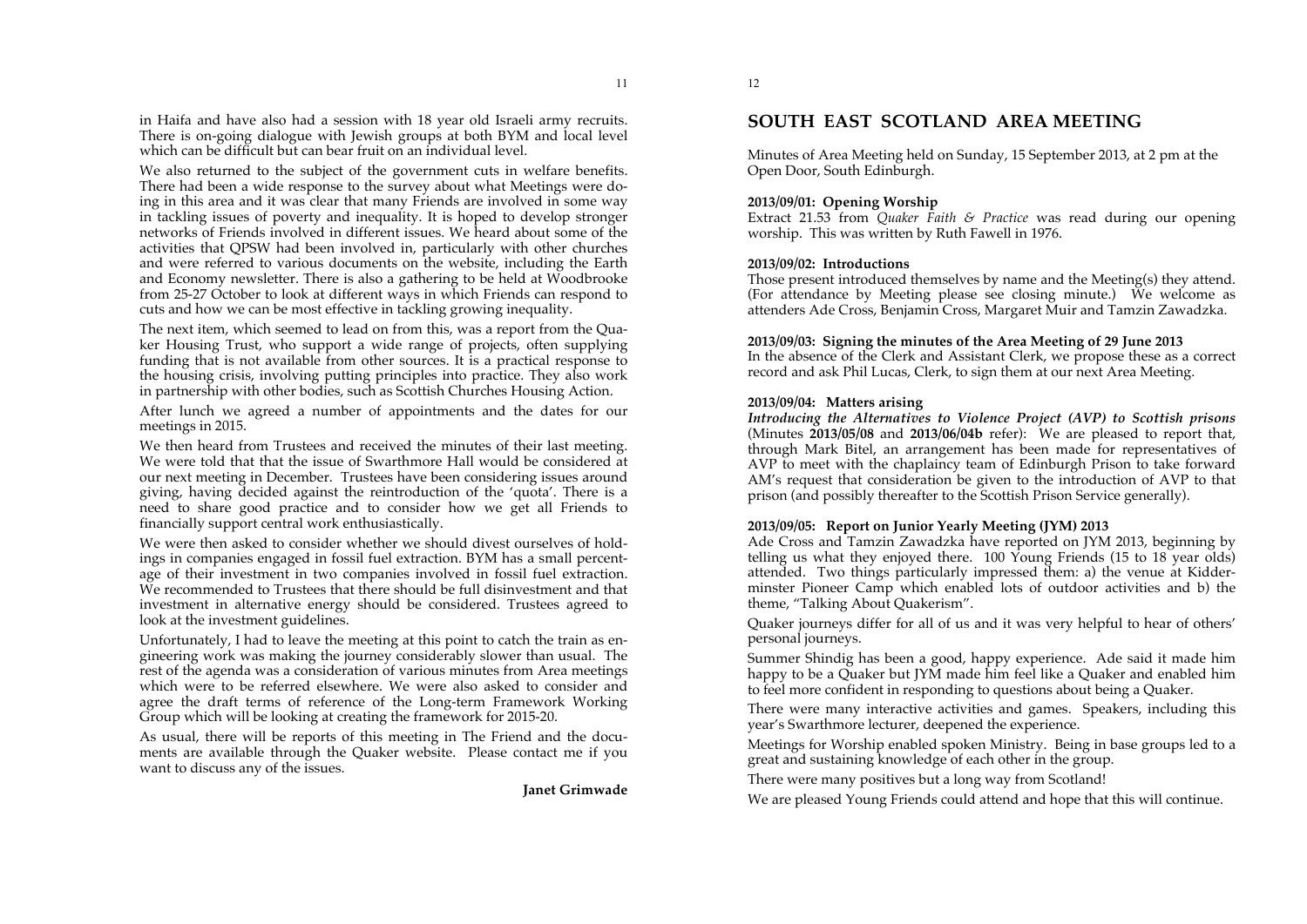# **2013/09/06: Trustees' Report and Accounts 2012**

Mark Hutcheson, our Treasurer, has presented an overview of the trustees' Report and Accounts for the Area Meeting for 2012. The accounts have been consolidated so that they present a record of all financial activity in the Area Meeting during the year. They have been examined by Whitelaw Wells, our independent examiners.

We accept these and authorise the clerk of today's meeting to sign them on behalf of the meeting. Mark thanked the able and gifted Friends who help him with AM accounts. We thank our former treasurer, Caroline Evens, who has overseen the compilation of these accounts, as well as all those who assist with the tasks of treasurership in the area meeting, for the work that they have undertaken for us. We appoint Whitelaw Wells to act as independent examiners of the 2013 accounts.

Questions asked focussed on the amounts we remit to BYM and it was confirmed that after settling the bills to pay for the windows, we intend to revert to our previous level of contribution to BYM (Trustees have written twice to BYM to explain why we have, as a temporary measure, reduced our contributions to them. Trustees, and AM, are keen to increase our contributions and revert to our previous level). We know we have enough money to pay the bills for the windows at 7 Victoria Terrace but we have to re-pay interest free loans from Friends and this requested repayment is an unknown amount.

Copies of the Report and Accounts are available for any member or attender who would like to see them.

## **2013/09/07: Keith O'Brien and his support for peace**

We have received a minute from Central Edinburgh Meeting requesting that we ask General Meeting for Scotland to send the following letter to the Roman Catholic Church in Scotland:

*The Religious Society of Friends (Quakers) in Scotland always appreciated the strong support of the peace movement expressed by Cardinal O'Brien, and we understand that he was equally appreciative of the Quaker commitment to our peace testimony. This shared concern to work for a more humane and peaceful world transcended our radical differences on a number of issues, most notably same-sex marriage.* 

*We know that the Catholic Church in Scotland has for many years supported nuclear disarmament, and Cardinal O'Brien's powerful advocacy for nuclear disarmament will be missed to an extent we find it difficult to estimate.* 

*We earnestly hope that the Church will do its best to meet the challenge presented by the loss of the Cardinal. The quest for alternatives to war and violence is a difficult one, and needs all our best efforts to maintain its momentum.* 

Doubts were expressed about focussing on the contribution of on individual, perhaps swaying the views of his successor. We suggest emphasis should be laid on welcoming the incoming Bishops and Cardinal and a hope that they would continue to work toward peace in the world, and that perhaps the words "most notably same sex marriage" should be omitted.

Geoffrey Carnall is willing to co-ordinate suggestions and responses and bring back an amended letter to our next AM on 26 October (the next General Meeting takes place on 16/17 November).

# **2013/09/08: Request from Elders**

We have received the following minute of an Area Meeting Elders Meeting held on 9 June 2013, which is responding to a request from AM Archives Group:

"We have been contacted by Pat Lucas from the South East Scotland AM Archives Group. The group has come across photos of deceased Friends together with AM minutes of record and in some cases memorial minutes. There seems to be no record kept of these since Pat stopped being Central Edinburgh LM Clerk, when she started a folder which is still in the AM Library at 7 Victoria Terrace. Archives Group feel this is something which it would be good to continue, and wondered if Elders would (a) discuss whether they agree and if so (b) who should be asked to carry this out.

"After much discussion, we do not consider that it should be elders' responsibility to do this. We suggest that AM itself considers who might be responsible for these tasks. "

## There seem to be two aspects to this

- a) Initially to update the file. The last "entry" is 2007 and we ask the Archive Group to do this.
- b) To continue to keep this valuable resource up-to-date with *e.g*. minute of record of death from AM minutes, Memorial Minute, Testimony, photograph, *etc*. We ask that this be a role for AM Assistant Clerk.

# **2013/09/09: Ecumenical Council for Corporate Responsibility (ECCR)**

David Turner has informed us that ECCR works for economic justice, human rights and environmental sustainability. It is representative in its membership of most Christian denominations, faith-based investors, religious communities and orders, non-governmental organisations, ethical investment managers and concerned individuals. Some years ago, we took out associate membership, to be reported on and reviewed annually. David is reporting on work in 2012 and 2013.

Until now ECCR has issued 3 or 4 bulletins each year, usually with articles related to the aims, rather than details of particular areas of progress. From this year there will be three briefing papers instead, each featuring one or more aspect of what engaging with companies is achieving.

14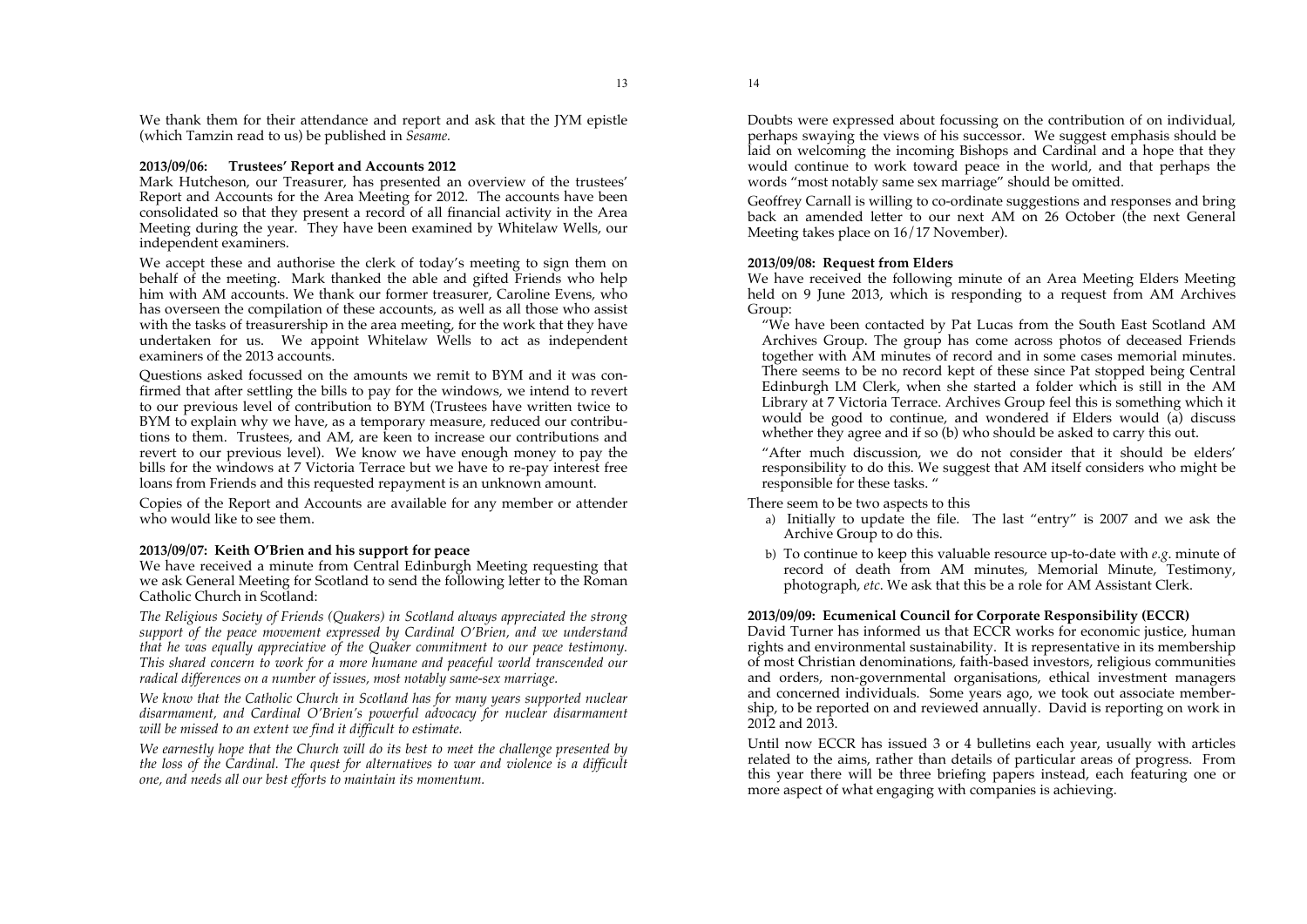David summarised the contents of the bulletins since he last reported. December 2012's theme was "The Economic Order – challenging the Status Quo." A key quotation is: "In practice this means challenging corporate activity which lives by short term and speculative gain, which increases the divide between rich and poor, which seeks to manipulate or dominate the market, victimises the powerless."

March 2013 focussed on Supermarkets and the theme of June 2013 was "Keeping Faith in Finance" not meaning having faith in finance but ensuring finance is influenced by faith.

ECCR has been working with QPSW for some months to develop a web site.

We thank David for his report and agree to re-affiliate, and ask our Treasurer to action [*sic*] this. We commend the website of ECCR to Friends.

## **2013/09/10: Meeting for Sufferings**

Janet Grimwade has spoken to us of the latest Meeting of Sufferings, the first meeting after Britain Yearly Meeting in May. An account of this is in the current edition of *Sesame* of September 2013. [No. 181.]

We thank Janet for her verbal and written reports and note some Friends' disappointment that Sufferings has not made a statement about the changes to welfare that undeservedly punish the poor.

#### **2013/09/11: Concern re Drones**

Central Edinburgh Meeting has informed us of their minute in which our Friend Marianne Ferguson-Rice raised a concern about the use of unmanned armed drones for military purposes. She is greatly exercised about the use of drones by our own forces as well as the Americans. She feels strongly that it is a subject which should be brought before the Scottish Parliament, especially as at least one component of drones may be being manufactured here in Scotland. Central Edinburgh Local Meeting agreed to pass this concern on to Area Meeting, so that it can be passed, in turn, to the General Meeting Parliamentary Liaison Function Group.

We agree so to do, especially at this time we are engaging through this Group with the Scottish Parliament.

#### **2013/09/12: A response to a letter from Peter Tansley**

Jane Pearn has spoken to a letter signed by both herself as Clerk of Kelso Meeting and Phil Lucas, Clerk to SE Scotland Area Meeting, in response to a letter from Peter Tansley. This letter arose from the Testimony to the Grace of God as shown in the life of Joan Tansley. We regret any disappointment caused and agree with the letter that the wording of the Testimony cannot be revisited. We thank John Harris for contributing and Jane and Phil for their appropriate written response.

**2013/09/13: Membership Matters**

16

a) Further to our minute **2013/06/07a**, Cathy Bell and Laurie Naumann met with **Jennifer Wilson** of Central Fife Meeting, who is seeking membership. In their absence, Marjorie Farquharson read their report. We warmly welcome Jennifer into membership and ask Laurie Naumann to do so on our behalf. We ask that the report be signed by all three and it will then be attached to these minutes.

b) [An application for membership was received, and visitors appointed.]

#### **c) Record of deaths**

(i) We note the death of **John Fleming** of Central Fife who died on 31 August and whose funeral was held on 6 September after the manner of Friends. We believe that his membership was still with Devon AM and we ask our Clerk to liaise with them.

(ii) We record the death of **Islay Dow** of South Edinburgh Meeting who died on 7 September 2013 and whose funeral was on 13 September. We ask South Edinburgh and Central Meetings to bring to a future Area Meeting a Memorial Minute.

South Edinburgh Friends expect there to be a Memorial Meeting soon and will confirm the time and date. (Addendum to minutes "we have agreed to hold a Memorial Meeting to celebrate the life of Islay Dow at Central Meeting, 7 Victoria Terrace, Edinburgh on Monday 21 October at 1pm, to be followed by tea and cakes).

(iii) We record the death of **Marion Morton** who died on 11 September 2013. Marion's Life Celebration (NB not a funeral) will take place at 1pm on Saturday 21 September (i.e. next Saturday) in the Lorimer Chapel at Warriston Crematorium. An explanation of Marion's death, for which she was prepared, and an invitation from the family to attend the celebration and the associated eating occasion and ceilidh, was read to the meeting. We ask Central Edinburgh Meeting to prepare a Memorial Minute for Marion to come to a future Area Meeting.

d) Transfer of membership: We have received a request from Kim Smith, now of 36 Eskview Avenue, Musselburgh to transfer her membership from South Wales Area Meeting to this Meeting. She is worshipping at Portobello/Musselburgh and South Edinburgh Meetings. We agree to this request and ask Sue Sierra to action it.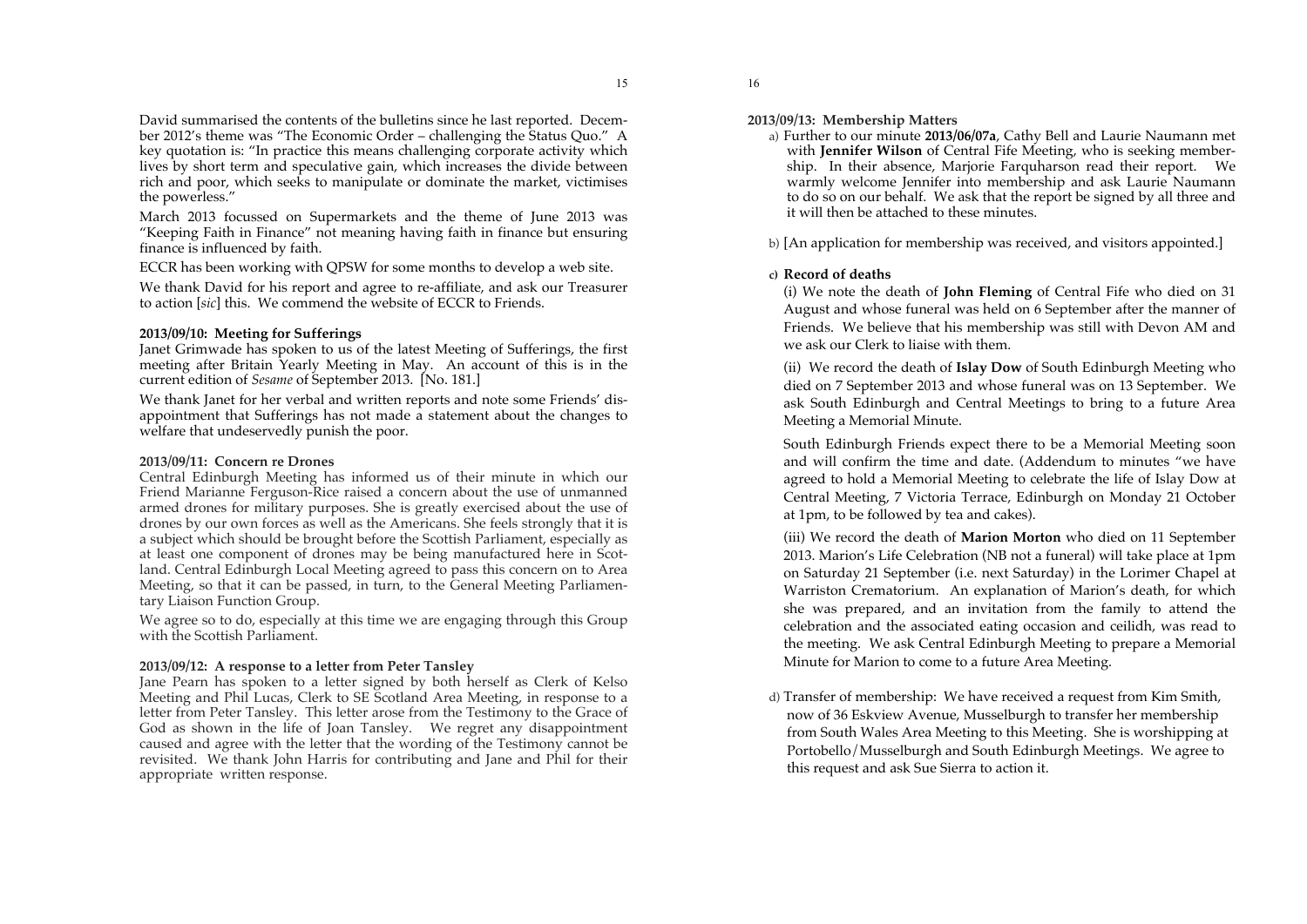## **2013/09/14: Nominations and appointments**

The nominating group appointed at our June 2013 Meeting to bring forward a name for the Convenor of Nomination Committee is now bringing us the name of Don Stubbings. This name being acceptable, we appoint Don Stubbing to serve from September 2013 to August 2016.

Nominations Committee puts forward the following for consideration, to serve to the end of August 2016:

- a) Festival Committee: Kim Smith
- b) Archives Group: Madeline Patterson (renomination)

We appoint these Friends accordingly.

Request for release: Jasmine Peripanayagam has asked for release as an Elder which will take immediate effect. We agree to this request and thank Jasmine for her service.

**2013/09/15: Dates and Venues of SE Scotland Area Meeting from April 2014 to February 2015**

## **The following dates, times and venues are already agreed: 2014**

Saturday 11 January 11 am-4 pm Central Edinburgh Sunday 23 February 2 pm-5.30 pm South Edinburgh

# **Further proposed dates and venues are as follows:**

#### **2014**

| Saturday 12 April                | 11 am - 5 pm             | Central Edinburgh |
|----------------------------------|--------------------------|-------------------|
| Saturday 24 May                  | $2 - 5$ pm               | Tweeddale         |
| Saturday 5 July                  | $11.30$ am $-5$ pm Kelso |                   |
| Sunday 21 September 2 - 5 pm     |                          | South Edinburgh   |
| Saturday 25 October 11 am - 5 pm |                          | Polmont           |
| Saturday 29 November 2 - 5 pm    |                          | Central Edinburgh |

#### **2015**

Sunday 11 January 2-5 pm South Edinburgh<br>
Saturday 28 February 11 am - 5 pm Central Edinburgh Saturday  $28$  February  $11$  am - 5 pm These dates and venues are now agreed.

#### **2013/09/16: AOCB**

a) John Phillips has informed us of the following, arising from General Meeting held on 7 September 2013:

#### **(i) Letter concerning Trident replacement**

The Parliamentary Liaison Function Group is finalising the letter that was circulated; it will be completed on 14 September and will be sent to MP and MPSs over Robin Waterston's name. Area Meetings are asked

to ensure that it is known about in their meetings (it will be on the GM website) and that Friends use its content (though not the exact text) when holding face-to-face meetings with, or writing, to their MPs and MSPs.

#### **(ii) Statement on Syria**

18

(See latest *Sesame* [*i.e.* No. 181] for the statement issued by the Recording Clerk)

Friends are asked to contact MPs to encourage dialogue rather than confrontation, especially with Iran, Hezbollah and Russia. Topics that can be thought about might include the role of the OUNO offices. upholding international law through the UN, deflecting unilateral responses towards diplomacy. Friends House have arranged about 15 local radio interviews since the statement was issued.

### **(iii) Possible GM Family Gathering**

This year there was a "Pre-Summer Shindig" event for children who were thinking of going to the Summer Shindig for the first time (but who did not know anyone there). Next year Bronwen Currie and Madeleine Harding are thinking of possibly organising an early-summer GM Family Gathering (a camping weekend) as a slightly expanded version. It is still in the "thinking about it" stage and AMs are asked to pass on their thoughts about the idea to Madeleine. We will return to this at a future Area Meeting.

## **b) A request from Portobello/Musselburgh**

We have been asked by Portobello/Musselburgh Meeting to make the process of appointing a verifier easier by agreeing to appoint Kim Smith as an additional PVG verifier to assist the disclosure of volunteers working with children and young people in that meeting. We agree so to do and ask that this minute be forwarded to Michael Booth, at Friends House.

## **2013/09/17 Concluding minute**

31 Friends, including 4 attenders, from five local meetings have attended all or part of this Area Meeting as indicated below

| Central Edinburgh   Central Fife |         | East Lothian              | Kelso |
|----------------------------------|---------|---------------------------|-------|
|                                  |         |                           |       |
| Penicuik                         | Polmont | South Edinburgh Tweeddale |       |
|                                  |         | 15                        |       |

We next meet on Saturday 26 October at 11 a.m. at 7 Victoria Terrace.

**Kate Arnot** (Clerk this time)